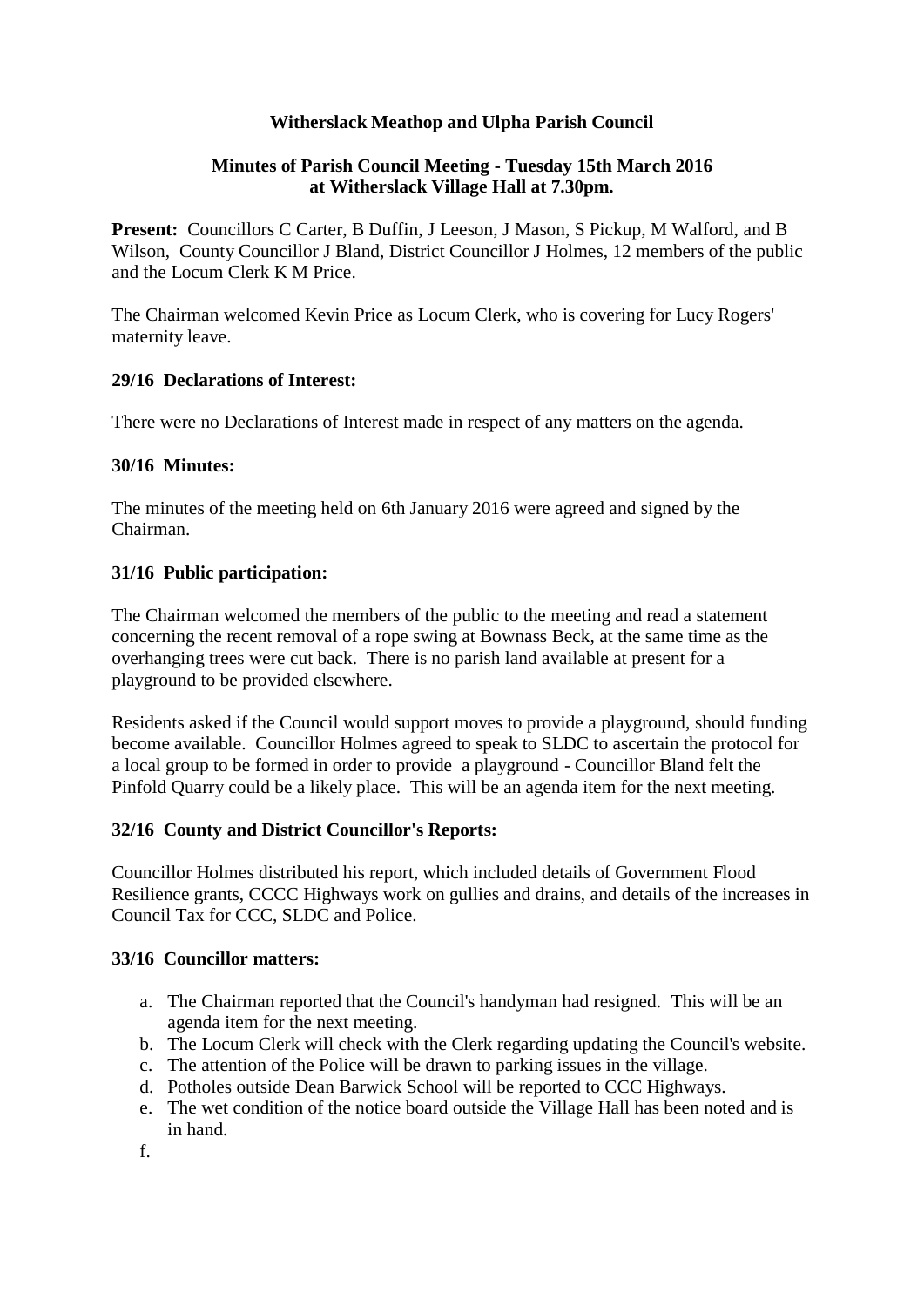# **34/16 Planning:**

*The following decision, notified to the Council by the Planning Authority, was noted:*

7/2016/5055 Strickland Hill, Witherslack. Erection of an agricultural worker's dwelling. (outline application 7/2015/5451). Withdrawn.

# **35/16 Parish Land:**

- a. Halecat Quarry. The Lease has now been signed and was received by the Council to file.
- b. It was resolved to reply to Mr Gill (minute 9/16 refers) and inform him that the lease must remain as it stands and cannot be altered.
- c. Pinfold Quarry. This is to be fenced to prevent horses coming down the dyke. Vehicles will need to be able to access the field. Enquiries will be made as to whether planning permission is required. LDNPA will be asked for a site visit. The present use is agricultural and a 'change of use' may be needed.

### **36/16 Housing Needs:**

The CLT are carrying out another survey and it was resolved the Council will assist, Councillors Leeson and Walford will be the Council's representatives.

#### **37/16 Parish Elections 2016:**

Witherslack Meathop and Ulpha parish is due for an Election this year (5th May) and the Locum Clerk outlined the nomination procedure, together with details of dates. He distributed Election Packs to those present.

#### **38/16 Finance:**

*a. It was resolved to pay the following accounts:*

| Treble 3    | £144.00 | Domain name renewal |
|-------------|---------|---------------------|
| Lucy Rogers | £172.20 | Holiday pay         |

- b. No bank reconciliation had been produced as the bank statements had only just been passed to the Locum Clerk. This will be available at the next meeting.
- c. The Locum Clerk agreed to check when the Council's handyman was last paid.

#### **39/16 Correspondence:**

Walney Extension Community Fund. Councillor Pickup reported on his attendance at the Public Exhibition at Grange-over-Sands on 9th February. He gave details of grants which are available, small grants being £500 to £5000, and main grants from £5001 to £50000, but match funding would be required in this category.